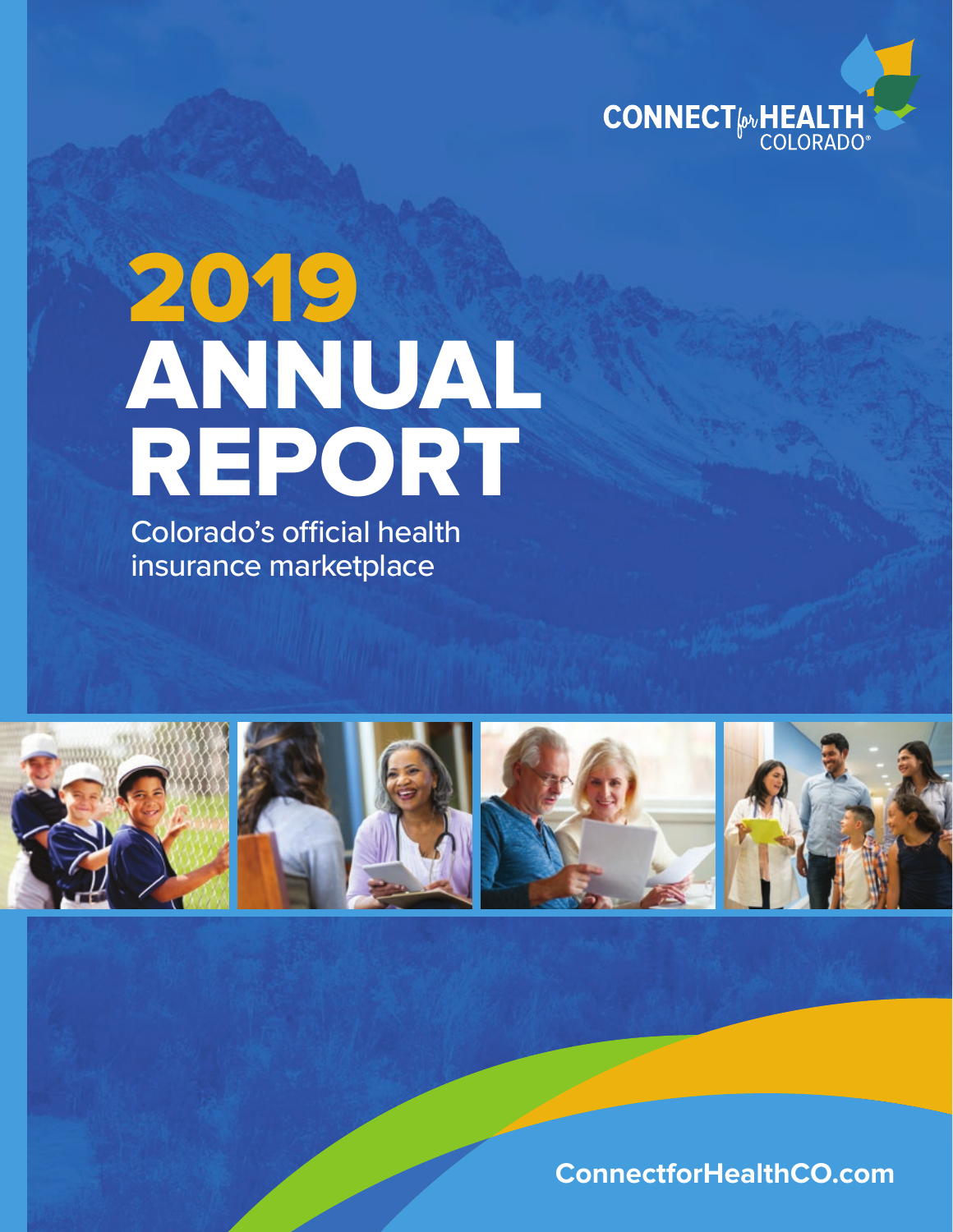**GOVERNOR JARED POLIS** State Capitol 200 East Colfax Avenue Denver, CO 80203

**THE HONORABLE LEROY GARCIA** President, Colorado State Senate 200 East Colfax Avenue Denver, CO 80203

**THE HONORABLE KC BECKER** Speaker, Colorado State House 200 East Colfax Avenue Denver, CO 80203

### Dear Governor Polis, President Garcia and Speaker Becker,

It is my pleasure to present the **Colorado Health Benefit Exchange 2019 Annual Report** on behalf of my colleagues on the Board of Directors and Connect for Health Colorado staff.<sup>1</sup>

This year, I am proud to share how we continued to make strides toward our mission to **increase access, affordability and choice** for individuals, families and small business owners purchasing health insurance.

We organized our own statewide **#CoverCO tour** ahead of the enrollment period, convening hundreds of enrollment assisters from community-based organizations, as well as certified brokers, carriers, and policymakers, to discuss healthcare in their communities.

We strengthened our presence in communities outside the front range urban corridor through partnerships and sponsorships. We also increased our outreach personnel on the Western Slope, which put us in a better position to **respond quickly to the needs of rural Coloradans** and the enrollment teams who help them apply.

We were happy to see **choices increasing** for residents in Summit County and the Denver metro area. We worked closely with Peak Health Alliance and Oscar Health to onboard new plans. That brought the number of companies offering health plans through the Marketplace to eight.

We continued to make considerable investments in our technology and customer service operations. Enhancements to our eligibility system provided our customers with a faster and easier application process. We redesigned the organization's website, **ConnectforHealthCO.com**, to better align with user feedback and the latest industry practices.

In addition to our focus on local collaborations, we continued to work in earnest with state policy makers on **innovative approaches to reduce the cost of health care**. We welcomed opportunities to bring our organization's perspective to the work done by our partners in support of the reinsurance program, HB 19-1168, and study of a state option, HB 19-1004.



We strengthened our presence in communities outside the front range urban corridor through partnerships and sponsorships.

#### Looking Forward

2020 is going to be another busy year as we explore more ways to increase access, affordability and choice for Coloradans. We will continue to adapt our technology to meet our customers' needs, so more residents can apply for financial help and health insurance. As the health care reform implementor for Colorado and trusted advisor for residents buying their own health insurance, we look forward to bringing our expertise to discussions with state and legislative partners. We are very proud to continue to deliver health care coverage to residents and contribute to a healthier state.



**ADELA FLORES-BRENNAN Chair of the Board** Connect for Health Colorado

1 The Colorado Health Benefit Exchange (known as Connect for Health Colorado®) presents an annual report that contains the financial and operational plans of the Exchange and the major actions taken by the board in accordance with CRS 10-22-101.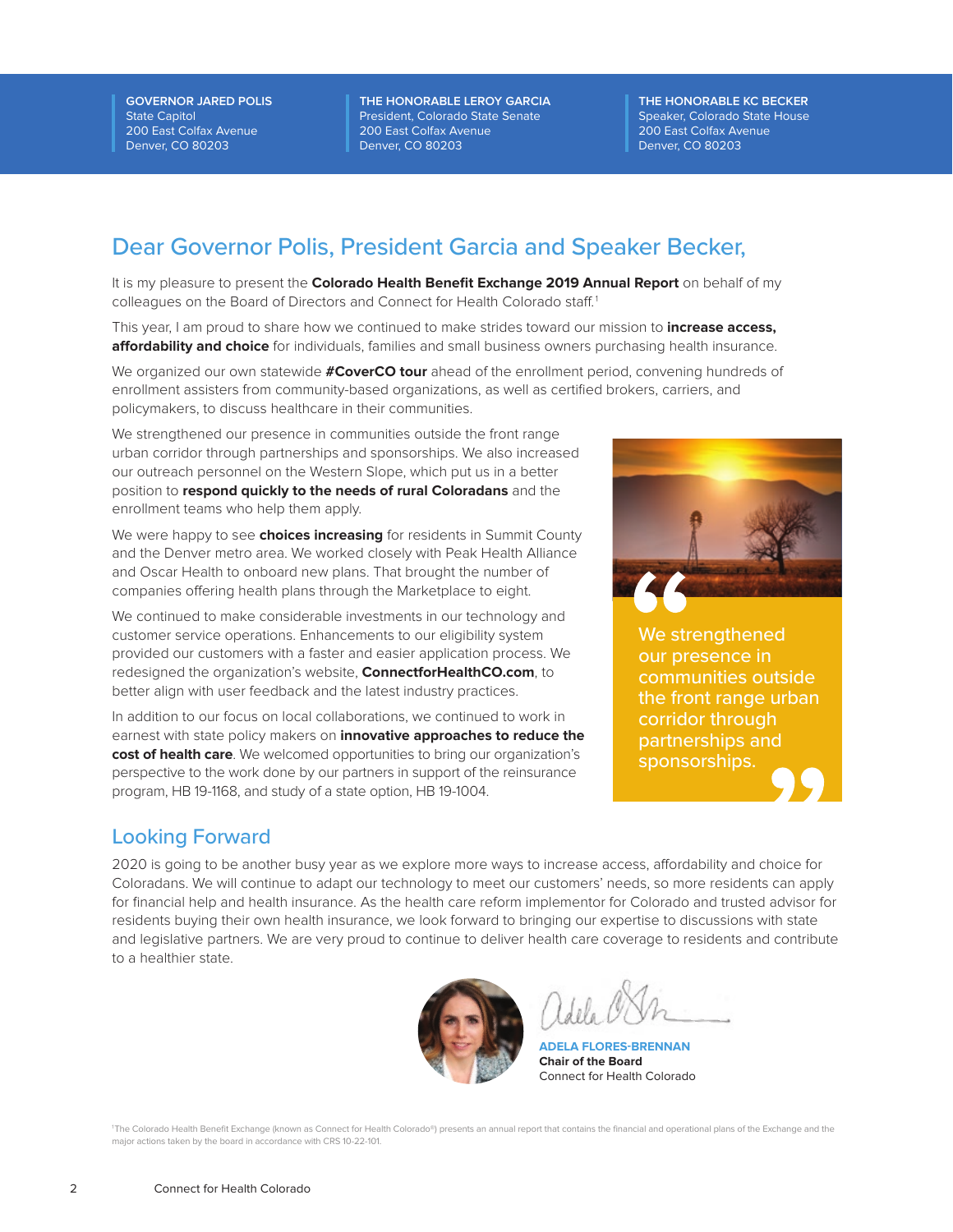# **Executive Summary**

### Sixth Open Enrollment

Connect for Health Colorado's sixth Open Enrollment period ran from Nov. 1, 2018 through Jan. 15, 2019. **More than 170,000 Coloradans** signed up for a medical plan during that period.

Approximately 76 percent of people who signed up qualified for financial help. That was a seven percentage point increase from the previous Open Enrollment period. The increase in financially-assisted people served was evidence of how our technology investments made it easier for Coloradans to apply for financial help and get the coverage they need.

By the end of plan year 2019, **almost 200,000 Coloradans** enrolled in a health insurance through the Marketplace.

### Technology Advances in 2019

Connect for Health Colorado continued to invest in technology to improve the user experience. We made it easier for more residents to apply for Qualified Health Plans and financial help through the Marketplace by making our website and shopping tool more mobile friendly. This fall, we redesigned and launched a new version of our website, **ConnectforHealthCO.com**, in English and Spanish. We also introduced a mobile version of our Quick Cost & Plan Finder, an anonymous tool which helps shoppers compare plans and costs. These advances allowed us to support customers who do not have immediate access to traditional desktops and laptops.

In addition, we replaced application renewal and results screens in our eligibility system, so customers can easily navigate their enrollment results and report changes. Overall, we enhanced our technology to simplify the path to find information on our website and within the application.

### Operations, Budget and Oversight

In 2019, Connect for Health Colorado met our operational goals and continued to transition key services and expertise in-house. Financial sustainability was maintained for the year through a continued focus on cost control and the stabilization of enrollment levels. In addition, the investments in our technology and customer service operations that began in the year are expected to further improve operations and provide future cost savings.



For fiscal year 2020, the Board of Directors approved the annual operating budget of \$42 million. As a result of the customer service transition, operations and the 2020 investments in technology, both

operating expenses and capital expenses are budgeted to increase. This is expected to be a one-time increase that will result in **long-term expense reductions in both customer service and technology operations**. These expenses make up two-thirds of the organization's expenses today. The investments will enable the organization to be more flexible in the future and adapt to expected changes in the healthcare industry.

### Seventh Open Enrollment

Connect for Health Colorado's seventh Open Enrollment period began on Nov. 1, 2019. By the deadline for Jan. 1, 2020 coverage, more than 153,000 Coloradans selected a medical insurance plan. This is comparable to medical enrollments for the same period last year.

### **2019 Annual Enrollment Highlights**

**172,178** paid enrollments



uninsured rate

**76%**  of customers qualified for financial assistance

**\$120**  average net premium for financially-assisted plans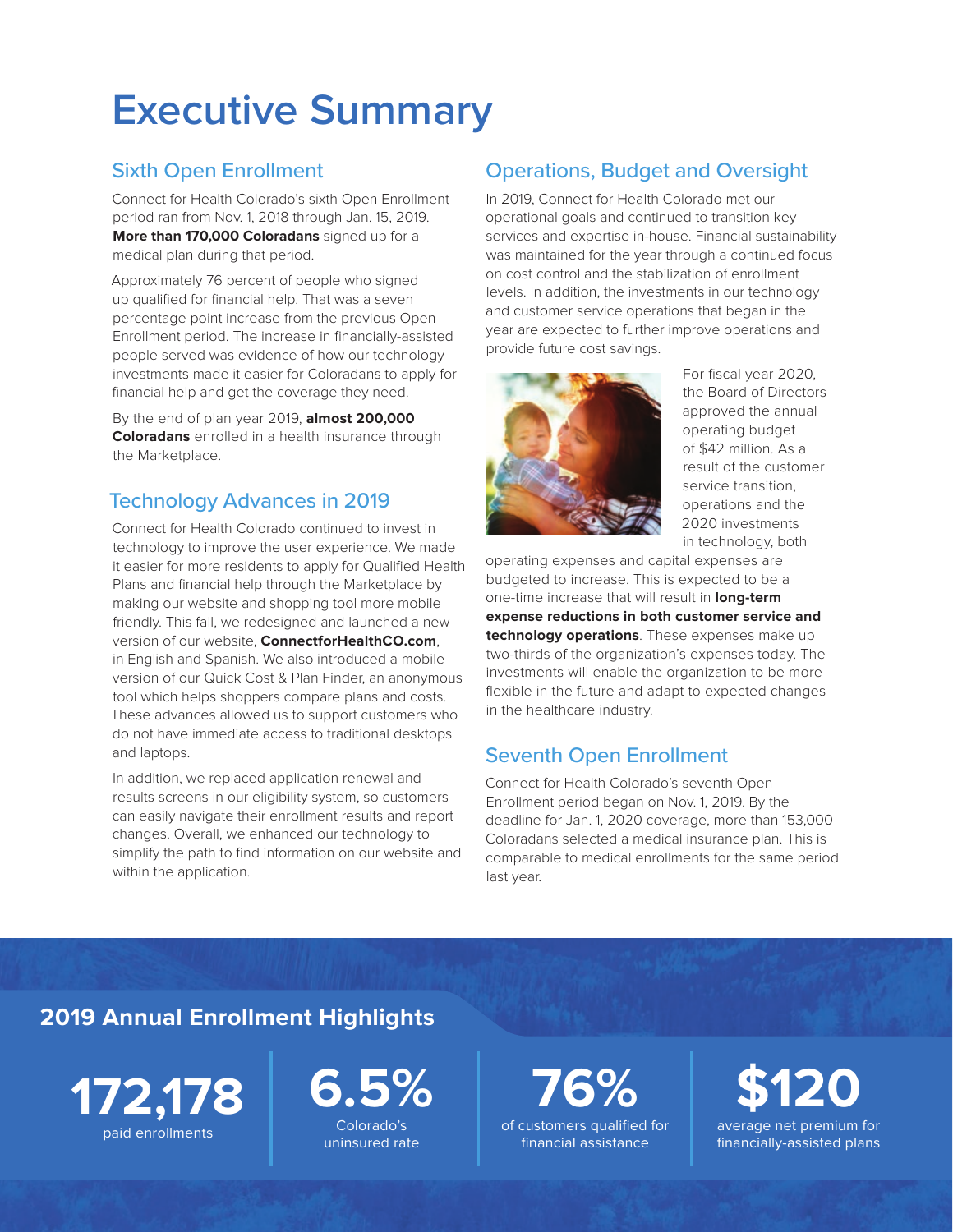# **2019 Board of Directors**

The Board of Directors of Connect for Health Colorado was appointed in compliance with Senate Bill 11-200, passed by the General Assembly in 2011. The Board meets monthly to discuss and vote on a range of issues related to the operations of the Marketplace. Board members also participate in three board committees. Board meetings are made public.

Board Chair



**ADELA FLORES-BRENNAN**  Executive Director Colorado Consumer Health Initiative





**MARC REECE** Senior Director, State Government Affairs, Western Region Aetna



Board Secretary

**CLAIRE BROCKBANK** Principal Segue Consulting



**PATRICK GORDON** President Rocky Mountain Health Plans



**ANNIE LEE** Executive Director, Community Health & Medicaid Strategies Children's Hospital Colorado



**LOREZ MEINHOLD** Executive Director Caring for Denver Foundation



**SHARON O'HARA** Director Chronic Care Collaborative



**MIKE STAHL** Chief Executive Officer Hilltop Community Resources



**DICK THOMPSON** Executive Director Quality Health Network



**ELISABETH ARENALES** Senior Advisor for Health Governor Polis' Office Ex-Officio (non-voting member)



**KIM BIMESTEFER** Executive Director Colorado Department of Health Care Policy and Financing Ex-Officio (non-voting member)



**MIKE CONWAY** Commissioner of Insurance Colorado Department of Regulatory Agencies Ex-Officio (non-voting member)

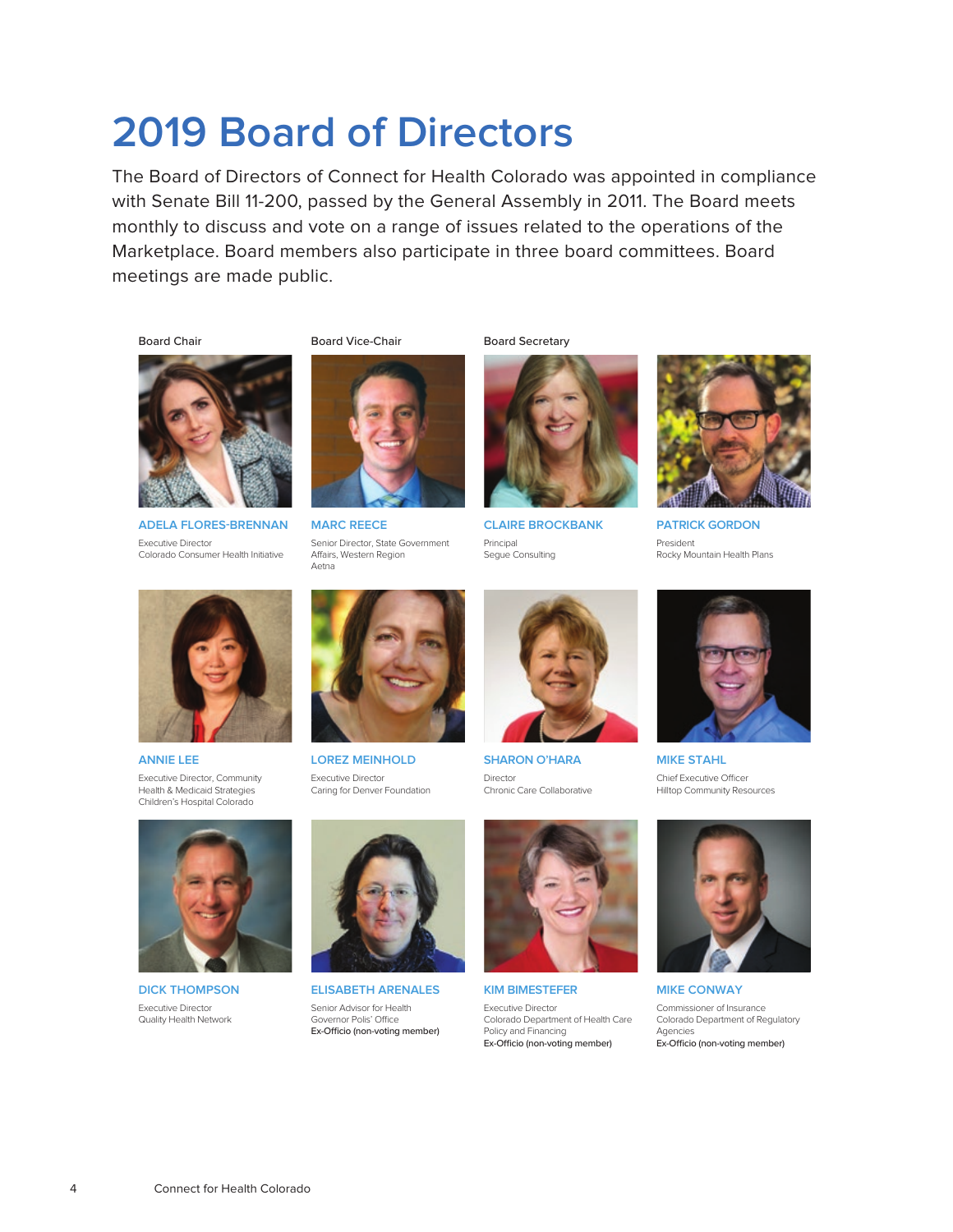# **2019 Oversight Committee**

Senate Bill 11-200 (CRS 10-22-101) established a committee of 10 state legislators to guide the implementation of Colorado's health insurance exchange and make recommendations to the General Assembly.

**SENATOR BRITTANY PETTERSEN (CHAIR) SENATOR JOANN GINAL SENATOR JIM SMALLWOOD SENATOR ANGELA WILLIAMS SENATOR ROB WOODWARD**

**REPRESENTATIVE SUSAN LONTINE (VICE CHAIR) REPRESENTATIVE MARK BAISLEY REPRESENTATIVE SUSAN BECKMAN REPRESENTATIVE SONYA JAQUEZ LEWIS REPRESENTATIVE KYLE MULLICA**

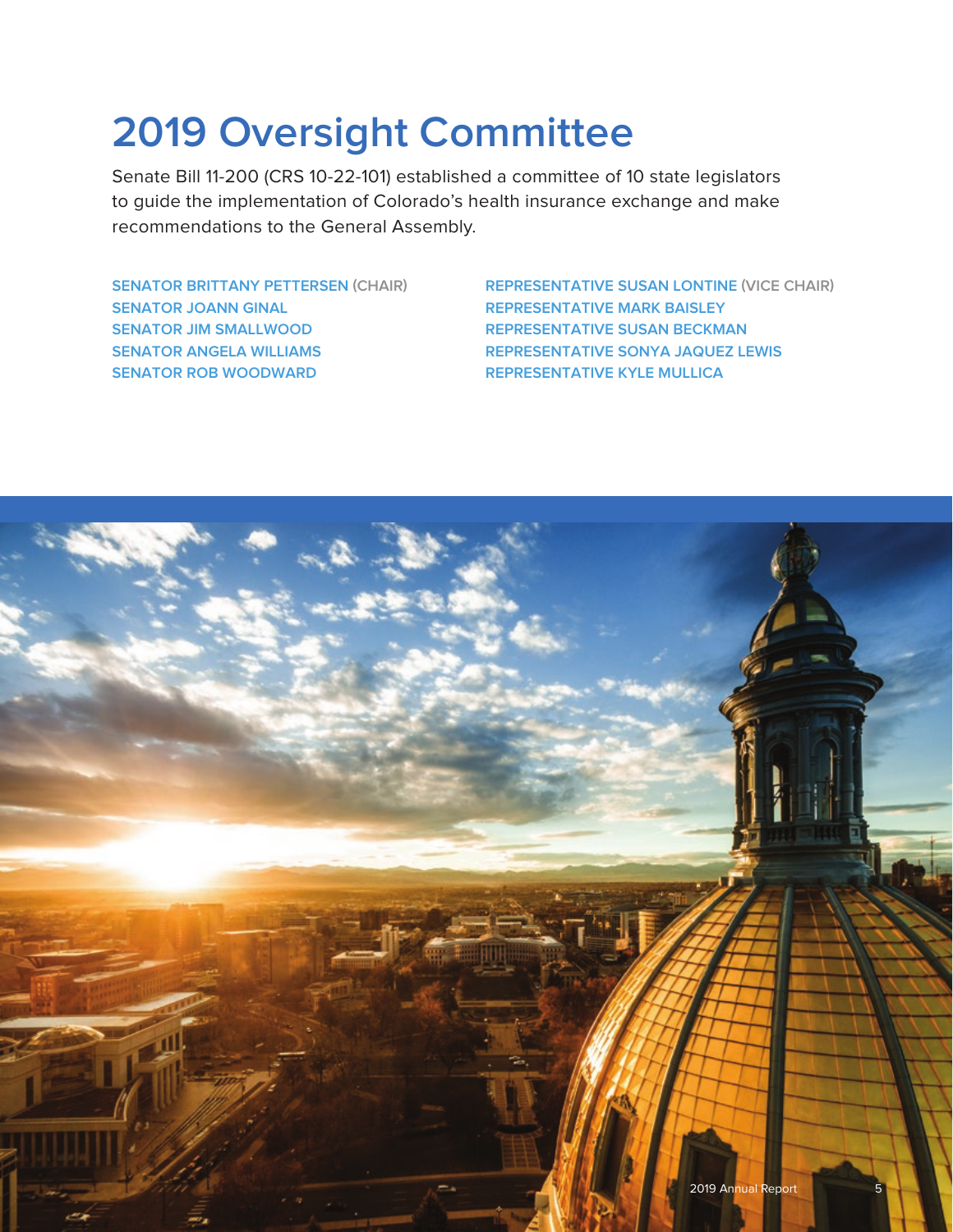# **2017-2020 Strategic Plan & Goals**

In July 2017, the Connect for Health Colorado Board of Directors adopted a strategic plan for 2017-2020. We set **four goals** in the strategic plan which move forward our mission to increase access, affordability and choice for all Coloradans.

In 2019, we used a variety of tactics to help more Coloradans stay healthy and covered.

### **Working Toward Our Goals in 2019**

### 1 Advocate to improve access to coverage in rural areas of Colorado.

We expanded our outreach staff in Western Colorado to better understand and respond to the needs of rural Coloradans. Through **strategic sponsorships**, we invested in communities in the Eastern Plains and Western Slope, which led to engaging new audiences. We also convened hundreds of enrollment assisters, brokers and community leaders in Keystone, Greeley, Durango, and Grand Junction, among other urban areas, at the #CoverCO tour.



### Maximize the number of consumers and employers who shop and **2** enroll through the health insurance marketplace and apply for available financial assistance.

We held six regional conferences as part of the **#CoverCO tour**, where our staff prepared enrollment teams and community leaders for the enrollment period. We also expanded our direct engagement with customers through a robust email marketing campaign targeting six segments of our customer base. By simplifying our application screens and eligibility system, we saw a **3 percent increase** in enrollments from 2018.

### **3** Improve the ability of customers to attain and retain the right coverage for their needs.

We launched a new version of our website, **ConnectforHealthCO.com**, to make it easier for customers to learn about financial help and ways to get enrolled. All seven health insurance company partners returned, and we brought on two new options, Oscar Health and Peak Health Alliance. Some customers will pay **reduced premium costs for 2020** because of the reinsurance program. We emphasized the importance of shopping to take advantage of the savings available.



### Ensure that Connect for Health Colorado is a healthy and thriving **4** organization.

We strengthened our in-house expertise to better respond to the needs of customers. The organization expanded our staff and currently has 120 full-time employees. Overall, we **invested in our workforce, new technology and supporting the statewide network of community partners** who assist our customers with the enrollment process.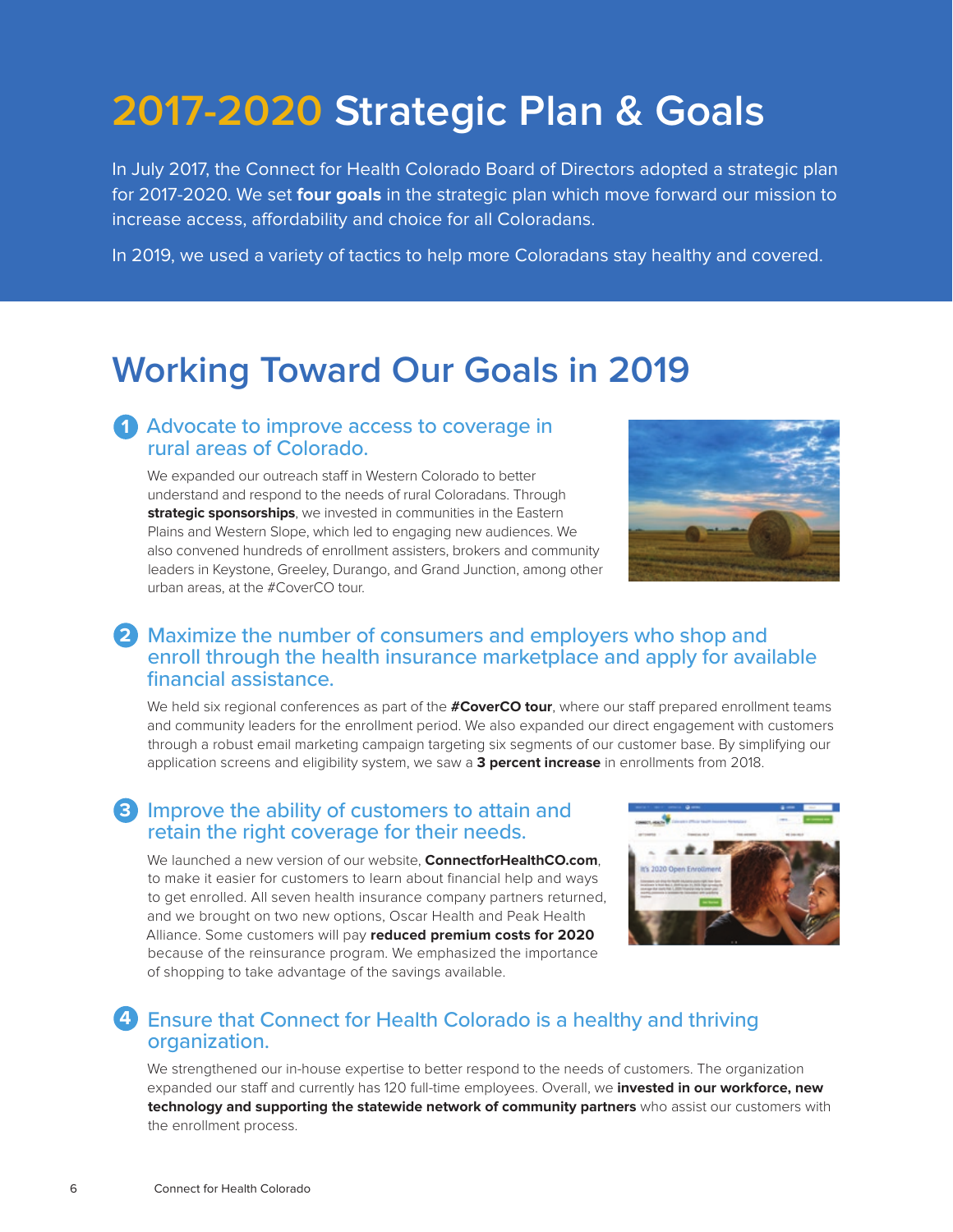# **2019 Financials**

Connect for Health Colorado continued to produce positive financial results in 2019. The year saw stable enrollment levels, which lead to predictability in our revenues for the year. The primary source of revenue continued to be fees collected from carriers tied to Marketplace enrollments. The organization generated a surplus with steady operations and cost control measures in place. This surplus contributes to the necessary financial reserves at this point in the organization's maturation.



#### **Expenditures**

Total expenditure levels, including operations and capital, were about **2 percent lower** than in prior years. Despite lower expenditures, our organization saw increased operational activities, which are expected to produce even greater cost-reductions and improved customer service in 2020.

#### **Customer service operation initiatives during the year included:**

- Moving some of the more complex enrollment functions in-house.
- Procurement of a new customer service center contractor.
- Investments in technology infrastructure.

We expect the customer service enhancements to result in greater call handling efficiencies, reduced costs and improved customer experience. On the technology front, we continued to make improvements to the new application and eligibility system that was implemented in 2018. We commenced extensive planning and development to modernize the shopping platform, which is apart from the eligibility system. The most extensive part of this modernization effort will take place in 2020. Ultimately, this initiative will lead to a **more flexible and sustainable technology infrastructure** for our customers, as well as the staff, enrollment personnel and contractors who support them.

### Sustainability Update

Based on its current revenue and cost structure, Connect for Health Colorado is operationally sustainable. With the operational surpluses generated over the last two years, the organization has been able to build reserves for operations and capital investments. The funds will be used for significant capital investments over the next two years to modernize the technology platform and implement new service center technologies. These investments will allow us to adapt to the opportunities and challenges ahead while delivering a high level of service to our customers.

### **Financial Summary**

|                                  | <b>Fiscal Year 2019 Actual</b> | <b>Fiscal Year 2020 Budget</b> |
|----------------------------------|--------------------------------|--------------------------------|
| <b>Revenues</b>                  |                                |                                |
| Fees for Service                 | \$36,084                       | \$37,388                       |
| Grants and Program Revenue       | \$10,609                       | \$8,440                        |
| <b>Total Revenue</b>             | \$46,693                       | \$45,828                       |
|                                  |                                |                                |
| <b>Operating Costs</b>           |                                |                                |
| <b>Customer Service</b>          | \$15,154                       | \$15,677                       |
| Technology                       | \$12,002                       | \$13,493                       |
| Marketing and General Operations | \$13,035                       | \$13,036                       |
| <b>Total Operating Costs</b>     | \$40,191                       | \$42,206                       |
| Income from Operations           | \$6,502                        | \$3,622                        |
| <b>Capital Expenditures</b>      | \$2,817                        | \$7,707                        |